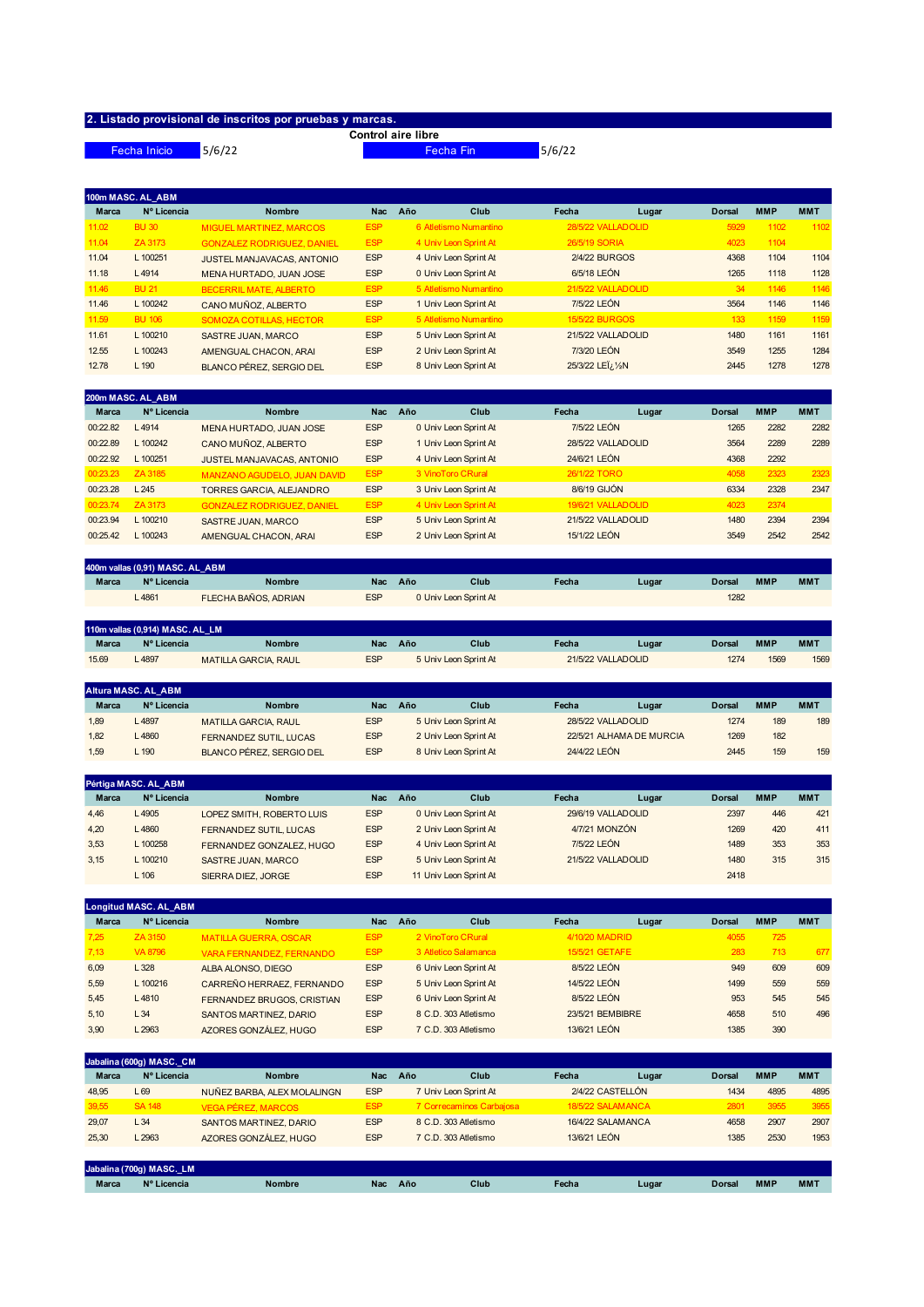| 52,15             | <b>SG 132</b>                    | ESTEBAN MORENO, ALEJANDRO                                         | <b>ESP</b>               | 6 Sporting Segovia                             | 16/1/22 SALAMANCA                        |                             | 2983                  | 5215                 | 5215                 |
|-------------------|----------------------------------|-------------------------------------------------------------------|--------------------------|------------------------------------------------|------------------------------------------|-----------------------------|-----------------------|----------------------|----------------------|
|                   | Jabalina (800g) MASC. JM         |                                                                   |                          |                                                |                                          |                             |                       |                      |                      |
| Marca             | Nº Licencia                      | Nombre                                                            | Nac                      | Año<br>Club                                    | Fecha                                    | Lugar                       | Dorsal                | <b>MMP</b>           | <b>MMT</b>           |
| 63,91             | L 2973                           | <b>BLATNIK, JAKOB GAL</b>                                         | <b>SLO</b>               | 3 Univ Leon Sprint At                          |                                          | 25/5/22 GULF SHORES - (USA) | 4191                  | 6391                 | 6391                 |
| 59,01             | L 4924                           | SILVAN DEL PRADO, DAVID                                           | <b>ESP</b>               | 4 Univ Leon Sprint At                          | 25/3/22 LEÓN                             |                             | 1283                  | 5901                 | 5901                 |
|                   | 4x100m MASC. AL_ABM              |                                                                   |                          |                                                |                                          |                             |                       |                      |                      |
| Marca             | Nº Licencia                      | <b>Nombre</b>                                                     | Nac                      | Año<br>Club                                    | Fecha                                    | Lugar                       | <b>Dorsal</b>         | <b>MMP</b>           | <b>MMT</b>           |
|                   | <b>BU 46</b>                     | <b>ALONSO DELGADO, GUZMAN</b>                                     | <b>ESP</b>               | 6 Atletismo Numantino                          |                                          |                             | 4364                  |                      |                      |
|                   | <b>BU 21</b>                     | <b>BECERRIL MATE, ALBERTO</b>                                     | <b>ESP</b>               | 5 Atletismo Numantino                          |                                          |                             | 34                    |                      |                      |
|                   | <b>BU 30</b><br><b>BU 106</b>    | <b>MIGUEL MARTINEZ, MARCOS</b><br>SOMOZA COTILLAS, HECTOR         | <b>ESP</b><br><b>ESP</b> | 6 Atletismo Numantino<br>5 Atletismo Numantino |                                          |                             | 5929<br>133           |                      |                      |
|                   |                                  |                                                                   |                          |                                                |                                          |                             |                       |                      |                      |
|                   | 5.000m Marcha MASC. en pista_ABM |                                                                   |                          |                                                |                                          |                             |                       |                      |                      |
| Marca<br>23:55.92 | Nº Licencia<br>PA 3841           | <b>Nombre</b><br><b>MARTIN GONZALEZ, ALFONSO</b>                  | <b>Nac</b><br><b>ESP</b> | Año<br>Club<br>99 Univ Leon Sprint At          | Fecha<br>22/5/21 LEÓN                    | Lugar                       | <b>Dorsal</b><br>1598 | <b>MMP</b><br>235592 | <b>MMT</b><br>251765 |
|                   |                                  |                                                                   |                          |                                                |                                          |                             |                       |                      |                      |
| Marca             | 100m FEM. AL_ABF<br>Nº Licencia  | Nombre                                                            | Nac                      | Año<br>Club                                    | Fecha                                    | Lugar                       | Dorsal                | <b>MMP</b>           | <b>MMT</b>           |
| 12.40             | L4969                            |                                                                   | <b>ESP</b>               | 6 Univ Leon Sprint At                          | 21/5/22 VALLADOLID                       |                             | 1459                  | 1240                 | 1240                 |
| 12.71             | L 2972                           | MARTÍNEZ FERNÁNDEZ, NATALIA<br><b>CAPELLAN FERNANDEZ, GENESIS</b> | <b>ESP</b>               | 2 Univ Leon Sprint At                          | 24/6/21 LEÓN                             |                             | 1236                  | 1271                 |                      |
| 12.83             | L 4769                           |                                                                   | <b>ESP</b>               | 1 Univ Leon Sprint At                          | 29/5/21 OVIEDO                           |                             | 1308                  | 1283                 | 1312                 |
| 13.04             | <b>SG 4281</b>                   | <b>TORAL HEREDIA, MARTA</b>                                       | <b>BUL</b>               | 7 Sporting Segovia                             | 28/5/22 VALLADOLID                       |                             | 2781                  | 1304                 | 1304                 |
| 13.66             | L 228                            | <b>KRASIMIROVA NIKOLOVA, DIANA</b>                                | <b>ESP</b>               | 6 Univ Leon Sprint At                          | 8/5/22 LEI <sub>i</sub> / <sub>2</sub> N |                             | 5511                  | 1366                 | 1366                 |
| 13.81             | L 339                            | <b>GARCIA GONZALEZ, LUCIA</b>                                     | <b>ESP</b>               | 7 Univ Leon Sprint At                          | 14/5/22 LEÏ¿ 1/2N                        |                             | 6221                  | 1381                 | 1381                 |
| 15.96             | L272                             | SAN JULIAN GARCIA, ALBA                                           | <b>ESP</b>               | 8 C.D. 303 Atletismo                           | 15/5/22 LEÓN                             |                             | 5071                  | 1596                 | 1596                 |
|                   | L 273                            | ALONSO ARES, ENMA<br>RODRIGUEZ CALLEJO, CLAUDIA                   | <b>ESP</b>               | 8 C.D. 303 Atletismo                           |                                          |                             | 6146                  |                      |                      |
|                   |                                  |                                                                   |                          |                                                |                                          |                             |                       |                      |                      |
|                   | 200m FEM. AL_ABF                 |                                                                   |                          |                                                |                                          |                             |                       |                      |                      |
| Marca             | Nº Licencia                      | <b>Nombre</b>                                                     | Nac                      | Año<br>Club                                    | Fecha                                    | Lugar                       | Dorsal                | <b>MMP</b>           | <b>MMT</b>           |
| 00:25.79          | L 2972                           | CAPELLAN FERNANDEZ, GENESIS                                       | <b>ESP</b>               | 2 Univ Leon Sprint At                          | 19/6/21 VALLADOLID                       |                             | 1236                  | 2579                 |                      |
| 00:26.78          | L 4948                           | <b>BLANCO GARCIA, IRENE</b>                                       | <b>ESP</b>               | 5 Univ Leon Sprint At                          | 7/5/22 VALLADOLID                        |                             | 1487                  | 2678                 | 2678                 |
|                   | L 2955                           | <b>GUTIERREZ APARICIO, MARTA</b>                                  | <b>ESP</b>               | 6 Univ Leon Sprint At                          |                                          |                             | 1460                  |                      |                      |
|                   | L46                              | RODRÍGUEZ MARTÍNEZ, IRENE                                         | <b>ESP</b>               | 6 Univ Leon Sprint At                          |                                          |                             | 1448                  |                      |                      |
|                   |                                  | 100m vallas (0,762) Sub18/Sub16 FEM. AL_LF                        |                          |                                                |                                          |                             |                       |                      |                      |
| Marca             | Nº Licencia                      | <b>Nombre</b>                                                     | <b>Nac</b>               | Año<br>Club                                    | Fecha                                    | Lugar                       | <b>Dorsal</b>         | <b>MMP</b>           | <b>MMT</b>           |
| 15.90             | L 4948                           | <b>BLANCO GARCIA, IRENE</b>                                       | <b>ESP</b>               | 5 Univ Leon Sprint At                          | 1/5/21 VALLADOLID                        |                             | 1487                  | 1590                 | 1624                 |
| 16.38             | L46                              | RODRÍGUEZ MARTÍNEZ, IRENE                                         | <b>ESP</b>               | 6 Univ Leon Sprint At                          | 11/4/21 LEÓN                             |                             | 1448                  | 1638                 |                      |
| 16.80             | L 2955                           | <b>GUTIERREZ APARICIO, MARTA</b>                                  | <b>ESP</b>               | 6 Univ Leon Sprint At                          | 1/5/21 VALLADOLID                        |                             | 1460                  | 1680                 | 1712                 |
|                   |                                  | 100m vallas (0,762) Sub18/Sub16 FEM. AL_CF                        |                          |                                                |                                          |                             |                       |                      |                      |
| <b>Marca</b>      | Nº Licencia                      | <b>Nombre</b>                                                     | <b>Nac</b>               | Año<br>Club                                    | Fecha                                    | Lugar                       | <b>Dorsal</b>         | <b>MMP</b>           | <b>MMT</b>           |
| 16.98             | L 133                            | RODRIGUEZ MARTINEZ, MARTA                                         | <b>ESP</b>               | 8 Univ Leon Sprint At                          | 24/4/22 LEÓN                             |                             | 2414                  | 1698                 | 1698                 |
| 17.03             | L 2954                           | LOPEZ SMITH, CLARA                                                | <b>ESP</b>               | 8 Univ Leon Sprint At                          | 14/5/22 LEÓN                             |                             | 4654                  | 1703                 | 1703                 |
|                   | 100m vallas (0,84) FEM. AL_ABF   |                                                                   |                          |                                                |                                          |                             |                       |                      |                      |
| Marca             | Nº Licencia                      | Nombre                                                            | Nac                      | Año<br>Club                                    | Fecha                                    | Lugar                       | Dorsal                | <b>MMP</b>           | <b>MMT</b>           |
| 16.87             | <b>BU 4126</b>                   | <b>GONZALEZ PEÑA, SARA</b>                                        | <b>ESP</b>               | 2 Univ Leon Sprint At                          | 19/6/21 VALLADOLID                       |                             | 394                   | <b>1687</b>          |                      |
|                   | Altura FEM. AL_ABF               |                                                                   |                          |                                                |                                          |                             |                       |                      |                      |
| Marca             | Nº Licencia                      | Nombre                                                            | Nac                      | Año<br>Club                                    | Fecha                                    | Lugar                       | Dorsal                | <b>MMP</b>           | <b>MMT</b>           |
| 1,62              | L 4948                           | <b>BLANCO GARCIA, IRENE</b>                                       | <b>ESP</b>               | 5 Univ Leon Sprint At                          | 8/7/21 VALLADOLID                        |                             | 1487                  | 162                  | 160                  |
| 1,54              | L 142                            | FLOREZ VILLARROEL, ALBA                                           | <b>ESP</b>               | 6 Univ Leon Sprint At                          | 1/5/21 VALLADOLID                        |                             | 4640                  | 154                  | 154                  |
| 1,41              | L 339                            | SAN JULIAN GARCIA, ALBA                                           | <b>ESP</b>               | 7 Univ Leon Sprint At                          | 21/5/22 BURGOS                           |                             | 6221                  | 141                  | 141                  |
|                   |                                  |                                                                   |                          |                                                |                                          |                             |                       |                      |                      |
|                   |                                  |                                                                   |                          |                                                |                                          |                             |                       |                      |                      |
| 1,40<br>1,39      | L 2955<br>L 133                  | <b>GUTIERREZ APARICIO, MARTA</b><br>RODRIGUEZ MARTINEZ, MARTA     | <b>ESP</b><br><b>ESP</b> | 6 Univ Leon Sprint At<br>8 Univ Leon Sprint At | 27/3/21 BURGOS<br>19/2/22 LEÓN           |                             | 1460<br>2414          | 140<br>139           | 139<br>139           |

1,24 L 62 PÉREZ ÁLVAREZ, ELSA ESP 7 Univ Leon Sprint At 24/4/22 LEÓN 3612 124 124

1,19 L 23 GARCIA QUIÑONES, IRENE ESP 8 C.D. 303 Atletismo 24/4/22 LEÓN 4643 119 119

**Marca Nº Licencia Nombre Nac Año Club Fecha Lugar Dorsal MMP MMT** 3,76 L 4504 ROBLA ALVAREZ, HENAR ESP 95 Univ Leon Sprint At 30/6/18 PALENCIA 1237 376 340 1,83 L 20 GARCIA QUIÑONES, ESTHER ESP 8 C.D. 303 Atletismo 19/2/22 LEÓN 4642 183 183

BU 4150 VIVANCO ANTON, CAROLINA ESP 3 Univ Leon Sprint At 701

1,14 L 273 RODRIGUEZ CALLEJO, CLAUDIA ESP 8 C.D. 303 Atletismo 19/2/22 LEÓN 6146 114 114

**Longitud FEM. AL\_ABF**

**Pértiga FEM. AL\_ABF**

ALIJA NATERA, YOMARA